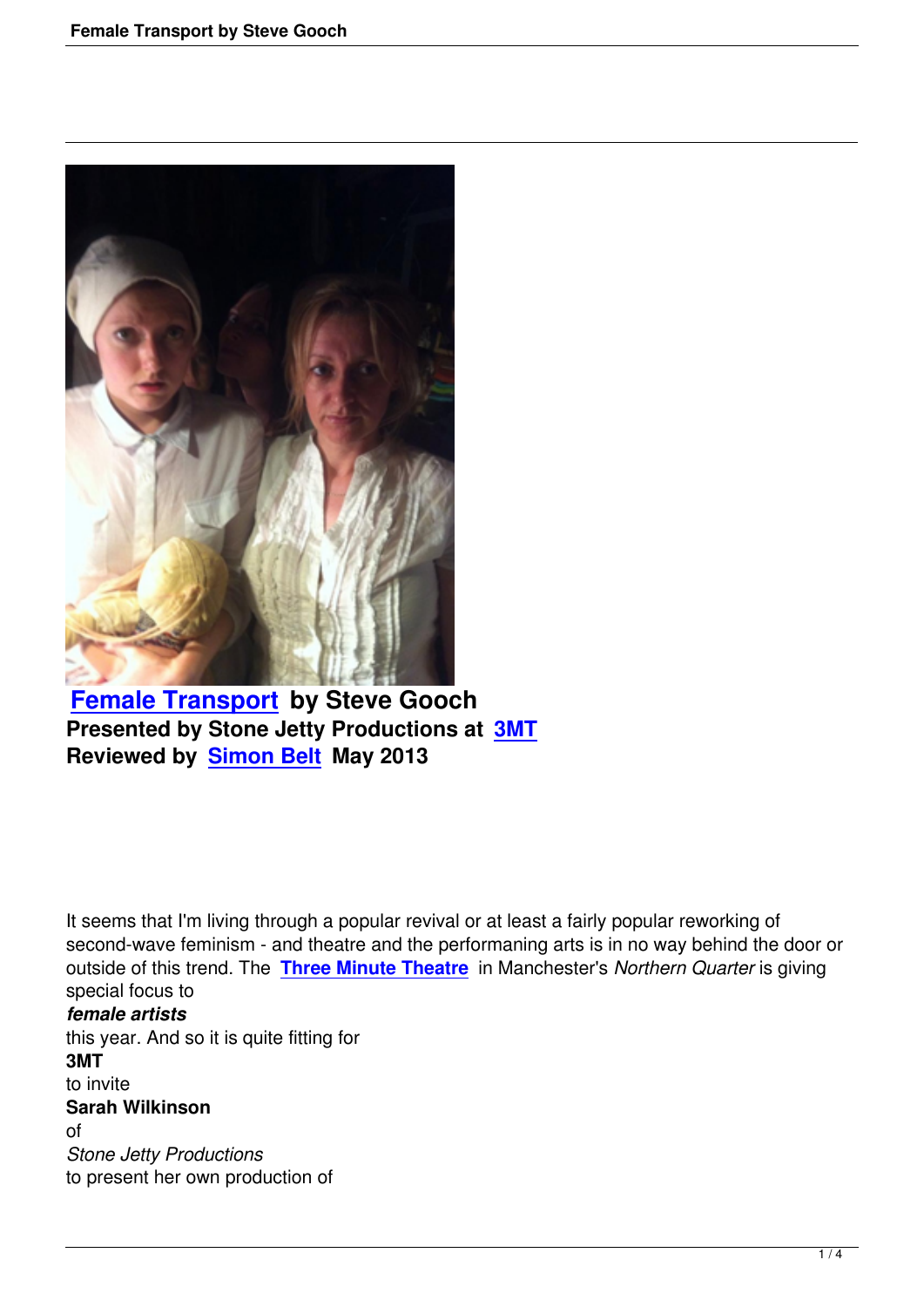**Female Transport** , written by *Steve Gooch* and first performed at the Half Moon Theatre, London in November 1973, marking its 40th anniversary.

**Female Transport** is set in the harsh times of 1807 on a convict ship, and focusses on six women convicts - Winnie, Madge, Pitty, Charlotte, Nance and Sarah as they are transported to work camps in Australia, brutally managed by their imposing jailer **Sarge** (*Ni*) *ck Cornwall* ).

Obviously little in life is ever only one thing or another, but there are a variety of odd tensions in this script that seem to be unhelpfully contradictory, reflecting the use of a *historical setting* to shoe-horn a political line into each scene, rather than develop a historical piece that may offer insights into the here and now. The most awkward aspect of the script which imposes the biggest burden on the actors and director is the central proposition of the story - that the experience of women being incarcerated on a prison ship in 1807 can be used to promote the social and political solidarity of women in contemporary society. This I found odd and distracting for what could have been an historical piece in its own right.

The hopeful politics of **solidarity** coming out of a structurally common experience of *oppressio n* and *repr*

## *ession*

, is in truth bourne out of a failure of ideologically developing of campaigning programme of action to unite behind a common cause. The play was written in just such a historical context where the civil rights campaigns, left wing upsurge and womens movements of the sixties were in decline, the pound had recently been devalued and Harold Wilson's economy "burning with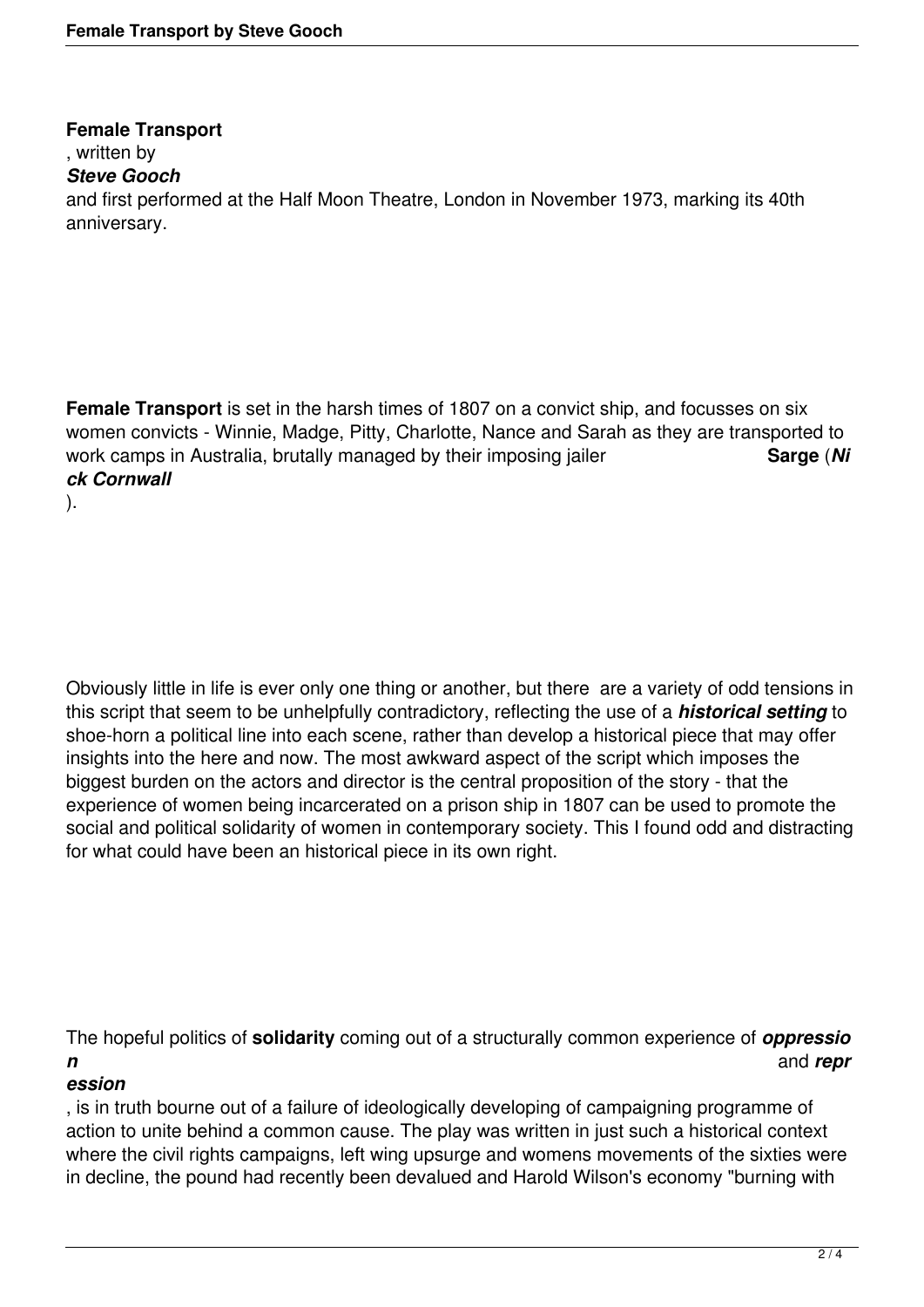the white heat of technology" seemed a distant memory as Ted Heath was taking on the miners. Bring on Steve Gooch's

## *six women convicts*

as they imagine the harrowing six-month journey that lies in wait for them.

The banter of the women did have the feel of patronisingly informing the audience of life aboard transport ships, with potential scurvy and so on, more than it being a more fluid dialogue of characters facing up to their ordeal. The wider context of the prison ship trade was awkwardly delivered by the ship's **Surgeon** to be (*Jez Smith*) who lectures the women on the fact that he disagreed with the morality of the trade before accepting the Captain's coin. Jez Smith does a great job of being the middle man, reliant on the ship's practical and business minded **Captain**

## ( *Mark Hill* ), and the seen-it-all bruiser **Sarge** (

## *Nick Cornwall*

). Nick was truly imposing in this role from the reception he gave the audience upon our arrival, the laying the law down to the women, the deal he stitched up with the Captain behind the Surgeon's back, to the end where no quarter was given.

To say the stage was minimally dressed and brutal with its straw on the floor, thin mattresses shared by three to a bed and pillows filled with straw probably overdresses it, so the six women must have hated this production. The effect for the audience though was palpable as we saw them thrown to the floor after punishment beatings. And the stir crazy crammed space gave an overbearing sense of the brutality of life on the prison ship and a sense of what awaited them in the promised land.